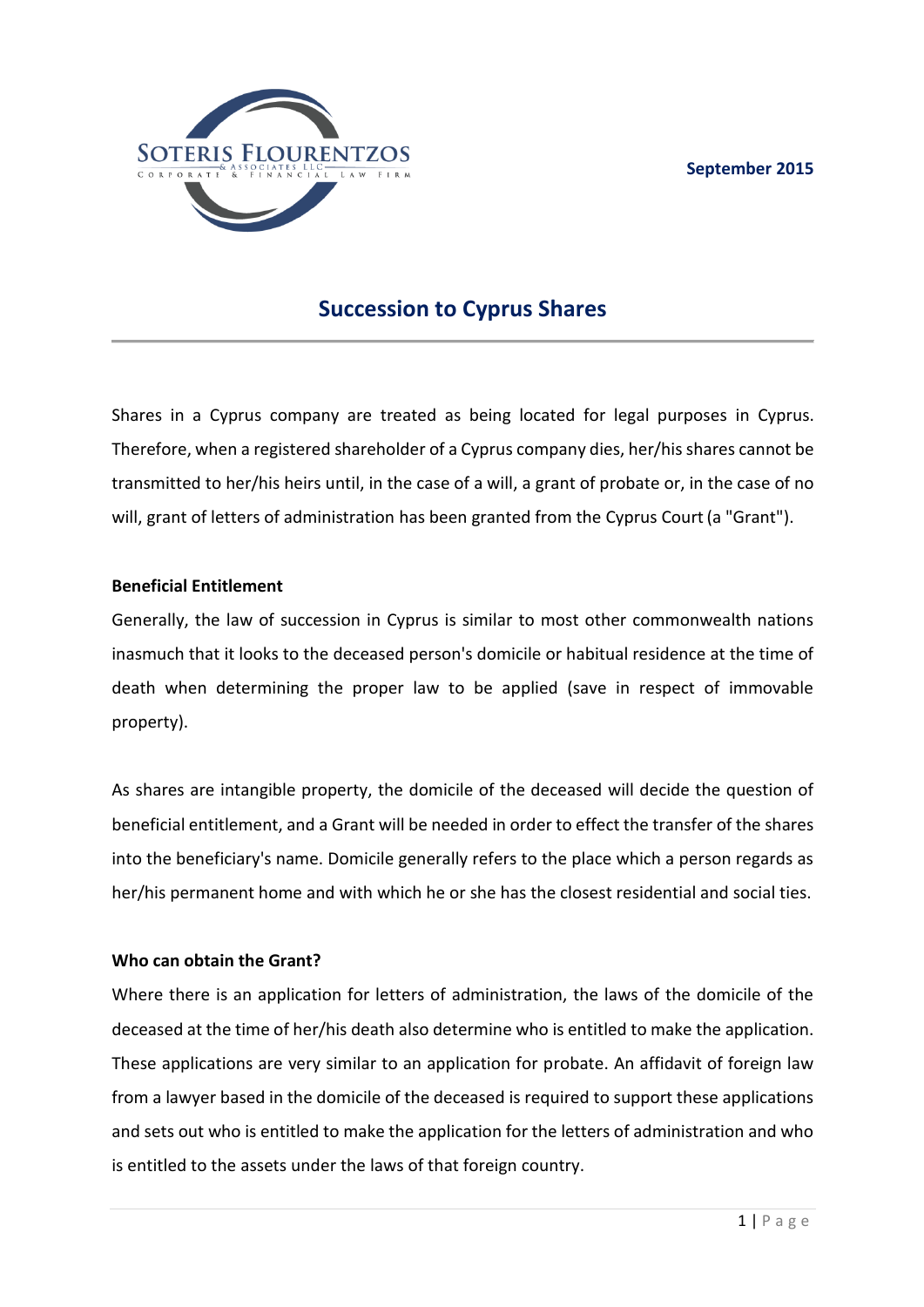## **Foreign Wills**

Grants of probate or letters of administration from a Commonwealth country can be re-sealed by the Cyprus Cour<sup>t</sup>. Where re-sealing is not available, an application for a Grant shall be made to the Cyprus Court.

## **Cyprus Will**

A will under Cyprus law will permit a testator to set out the intentions for her/his shares in a Cyprus company upon her/his death. It shall be noted that a Cyprus will must be effective under the law of the deceased's domicile at the time of death. In other words the will must be valid under that foreign law if it is to be valid under Cyprus law. Applications for a Grant for a Cyprus will, where the deceased died domiciled outside Cyprus, must also be accompanied by an affidavit of foreign lawyer confirming that the will is valid under the relevant foreign law.

### **Applying for a Grant**

In addition to the will, where applicable, the following will be required when applying for a Grant:

- an affidavit in standard form to support the application and undertaking to administer the estate;
- an affidavit as to execution of the will (where applicable);
- the certificate of death (duly certified with an apostil and translated into Greek); and
- an expert opinion of foreign law.

Other supporting documentation may be required depending on the nature of the application.

A Grant is usually issued within 3 – 6 months from the time of filing of the application although it may be longer where the estate is contested.

### **Cyprus Taxes**

The Estate Duty (Amending) Law of 2000 abolished any form of succession tax in respect of deaths taking place on or after 1 January 2000.